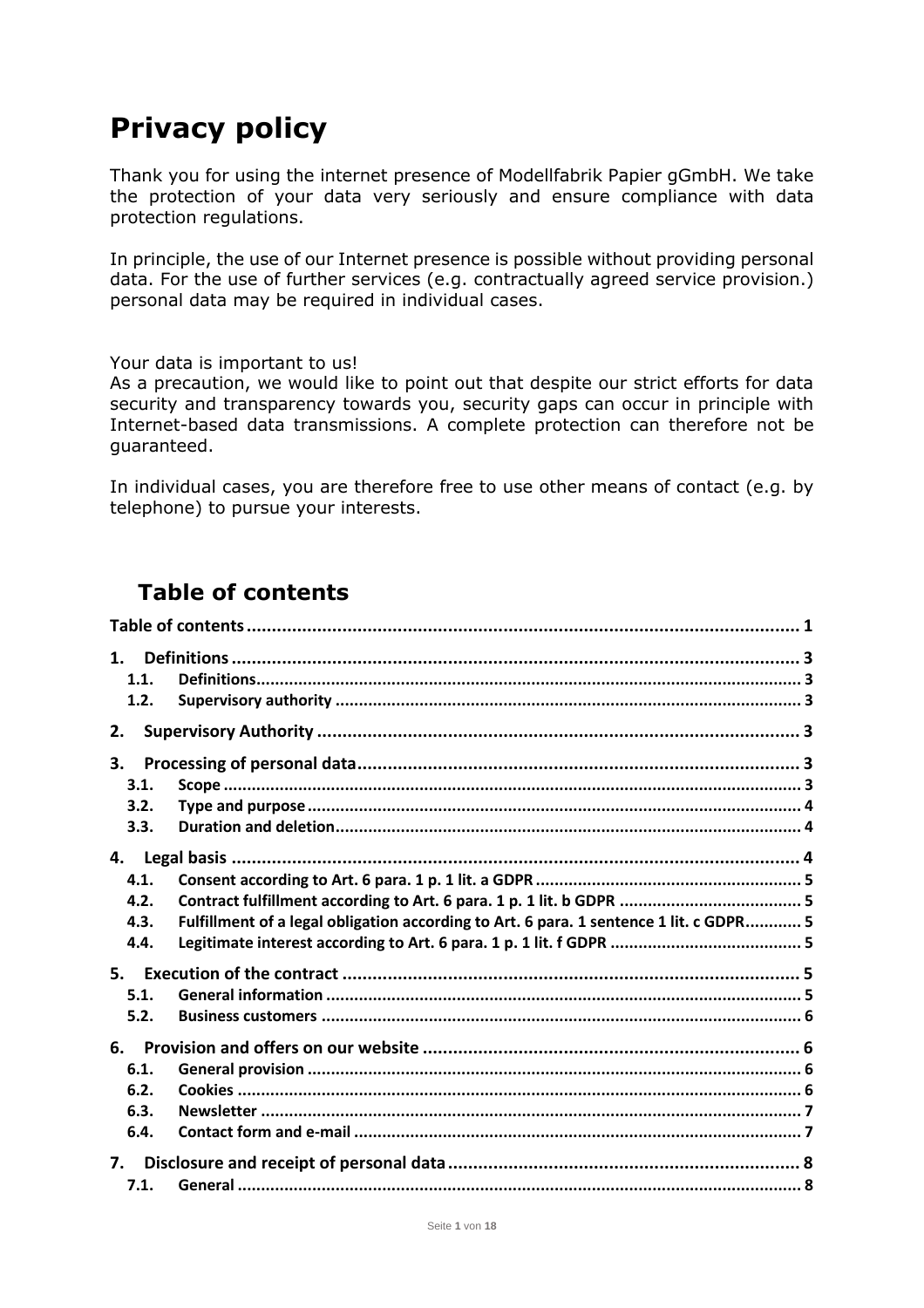| 7.2.<br>7.3. |                                                                               |  |
|--------------|-------------------------------------------------------------------------------|--|
| 8.           |                                                                               |  |
| 8.1.         |                                                                               |  |
|              | 8.1.1.                                                                        |  |
|              | 8.1.2.                                                                        |  |
|              | 8.1.3.                                                                        |  |
|              | 8.1.4.                                                                        |  |
|              | 8.1.5.                                                                        |  |
|              | 8.1.6.                                                                        |  |
|              | 8.1.7.                                                                        |  |
|              | 8.1.8.                                                                        |  |
|              | 8.1.9.                                                                        |  |
| 8.2.         |                                                                               |  |
| 8.3.         |                                                                               |  |
| 8.4.         |                                                                               |  |
|              |                                                                               |  |
| 9.           |                                                                               |  |
| 9.1.         |                                                                               |  |
| 9.2.         |                                                                               |  |
| 8.5.         |                                                                               |  |
| 10.          |                                                                               |  |
| 10.1.        |                                                                               |  |
| 10.2.        |                                                                               |  |
| 11.          |                                                                               |  |
| 11.1.        |                                                                               |  |
| 11.2.        |                                                                               |  |
| 11.3.        |                                                                               |  |
| 11.4.        |                                                                               |  |
| 11.5.        |                                                                               |  |
| 11.6.        | Receipt in a structured, common and machine-readable format and right to data |  |
|              |                                                                               |  |
| 11.7.        |                                                                               |  |
| 11.8.        | Right to complain to the supervisory authority, Art. 77 GDPR 18               |  |
| 12.          |                                                                               |  |
| 13.          |                                                                               |  |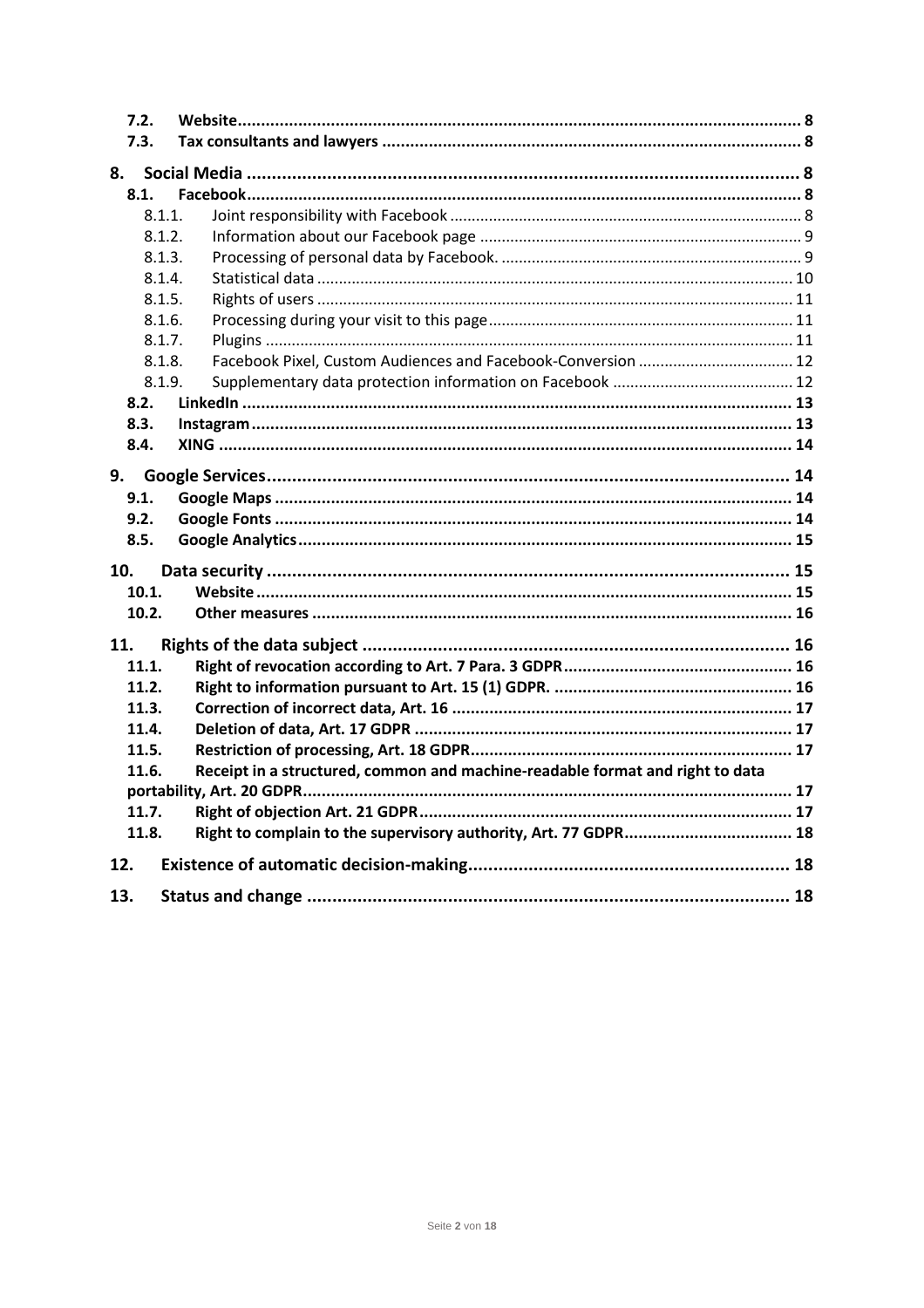# <span id="page-2-0"></span>**1. Definitions**

For the purposes of this data protection declaration, we use terms that are used by the European legislator in its Regulation 2016/679 (EU-GDPR) and also defined there (Art. 4 GDPR).

### <span id="page-2-1"></span>**1.1. Definitions**

Individual definitions such as responsible person, processor can be found in Art. 4 GDPR.

# <span id="page-2-2"></span>**1.2. Supervisory authority**

The supervisory authority is an independent body established by a Member State which is responsible for the application of data protection rules. The competent supervisory authority of Modellfabrik Papier gGmbH is the State Data Protection Commissioner in North Rhine-Westphalia, based in Düsseldorf. The contact details are:

Landesbeauftragte für Datenschutz und Informationsfreiheit Nordrhein-Westfalen Postfach 20 04 44 40102 Düsseldorf Tel.: 0211/38424-0 Fax: 0211/38424-10 E-mail: poststelle@ldi.nrw.de

# <span id="page-2-3"></span>**2. Supervisory Authority**

Responsible for this privacy policy is

Modellfabrik Papier gGmbH August-Klotz-Straße 21 52349 Düren

# <span id="page-2-4"></span>**3. Processing of personal data**

#### <span id="page-2-5"></span>**3.1. Scope**

We collect, manage and store personal data if this is necessary for the presentation of our Internet presence. The collection may be necessary, for example, when you visit our website, you contact us via our contact form or we correspond with you by e-mail, letter or the like. correspondence.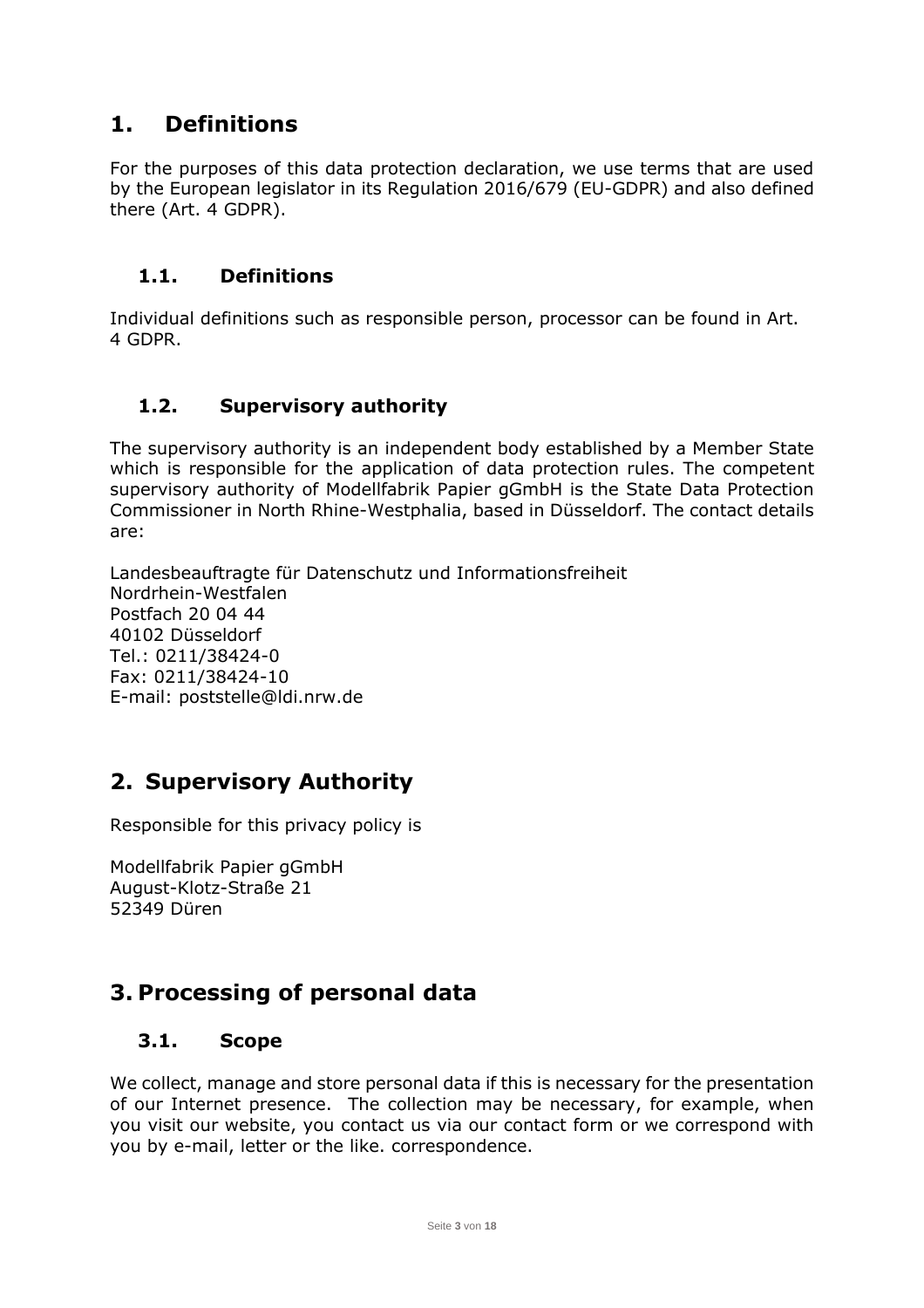We also collect the data you provide to us when you conclude a contract with us. In individual cases, we receive your data from our cooperation companies in order to carry out the service you have booked. In any case, we only collect and process the data that is necessary for our service provision.

In the section "Legal basis" and "Handling of personal data", we explain the legal basis for our actions and how the data is processed in our company.

# <span id="page-3-0"></span>**3.2. Type and purpose**

We would like to point out that we only collect data if this is necessary for the implementation, improvement, optimization and further development of the services we offer. We respect your data and never pass it on to unauthorized third parties. Before any necessary data is passed on, we carry out extensive checks on the data recipient. We thus only work with cooperation partners who can regularly guarantee us compliance with the applicable data protection regulations.

The collection of your data in the course of an establishment of contact, execution of pre-contractual or contractual measures therefore takes place among other things:

- for the execution of the contract
- to provide you with qualified advice in individual cases or to respond to your inquiry appropriately
- to conduct correspondence with you
- to process legal claims against you
- to fulfill our obligations under tax and commercial law

# <span id="page-3-1"></span>**3.3. Duration and deletion**

We thus process and store personal data only as long as they are necessary for the fulfillment of the contract and the contractually defined purpose has not yet been achieved. In the case of contracts, the maturity for deletion depends on the term agreed with us. As soon as this data is no longer required, e.g. because the purpose has been achieved, it is deleted by us as a matter of principle, unless legal retention obligations prevent deletion. The criteria for the deletion of our existing data are: Existence of a contractual relationship or initiation of a contract, compilation of statistics, tax and commercial law retention obligations. Contractual data is generally deleted by us six months after the end of the contract, provided that there are no tax retention obligations to the contrary. We carry out regular checks with regard to the deletion period. In this way, we ensure that your data is never processed for longer than is factually and legally required or permitted.

# <span id="page-3-2"></span>**4. Legal basis**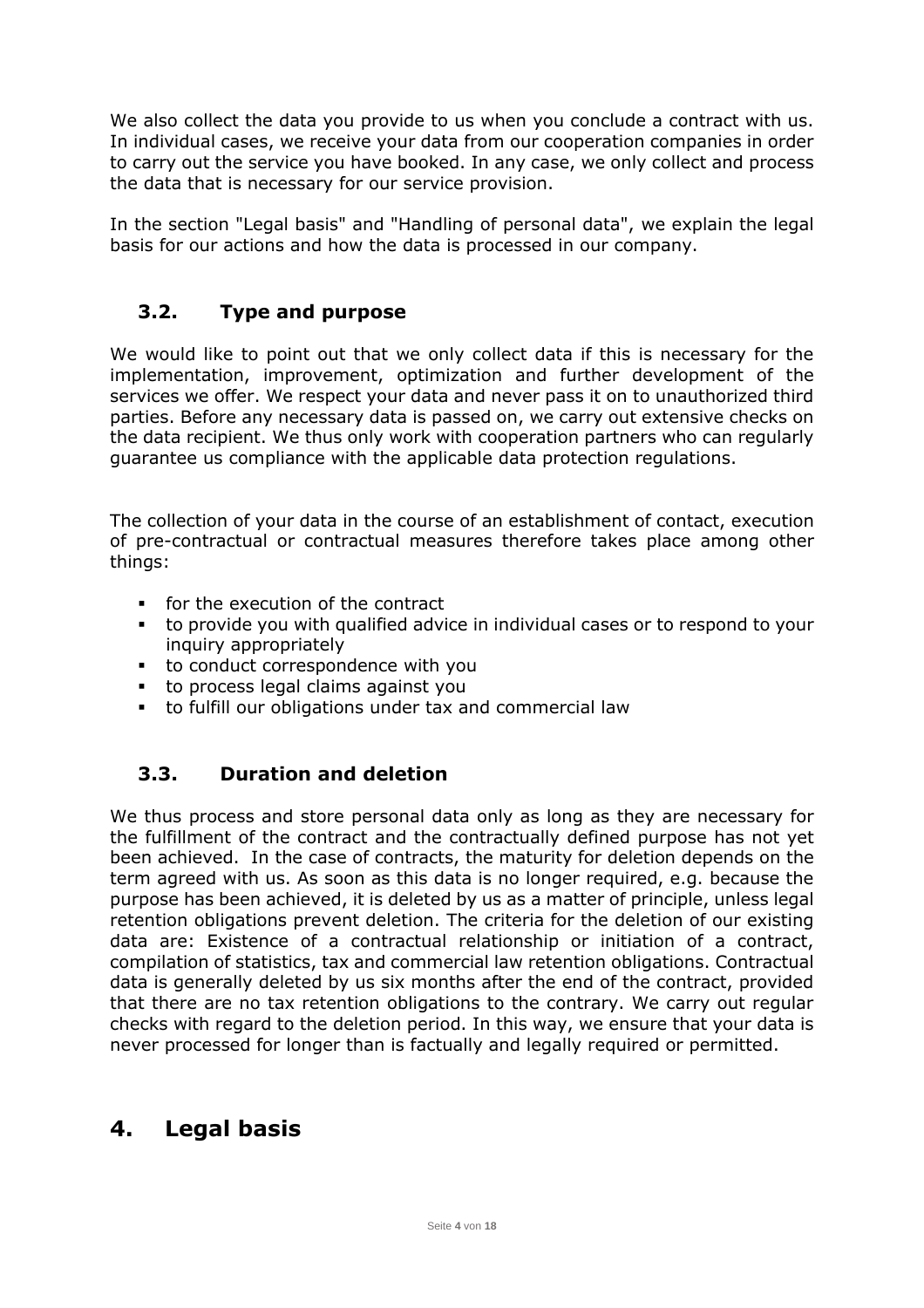# <span id="page-4-0"></span>**4.1. Consent according to Art. 6 para. 1 p. 1 lit. a GDPR**

When we process personal data, we act either as a result of a legally valid authorization (which we will name subsequently) or as a result of a consent granted by you pursuant to Art. 6 (1) sentence 1 lit. a GDPR. According to Art. 7 (2) sentence 1 GDPR, this must be made in an understandable and easily accessible form in clear and simple language in such a way that you can clearly distinguish this request from other facts. You must clearly indicate to us that you consent to the processing of your data. We ensure this with the fact that in these cases we give you a choice between granting and refusing to grant consent, compare also the explanations on voluntariness in granting consent in recital No. 42 sentence 5 to the GDPR.

#### <span id="page-4-1"></span>**4.2. Contract fulfillment according to Art. 6 para. 1 p. 1 lit. b GDPR**

When we conclude contracts, we collect data that we process for the purpose of executing the contract. Without the data processing, we could not perform the service agreed with you. The collected data is processed by us exclusively for the purpose of fulfilling the contract.

### <span id="page-4-2"></span>**4.3. Fulfillment of a legal obligation according to Art. 6 para. 1 sentence 1 lit. c GDPR**

If we (have to) process data in order to comply with our legal obligations, the above-mentioned legal basis is our legal authorization. This may be, for example, the fulfillment of tax retention obligations.

#### <span id="page-4-3"></span>**4.4. Legitimate interest according to Art. 6 para. 1 p. 1 lit. f GDPR**

In individual cases, the legal basis for data processing may also represent a legitimate interest to us. In doing so, we carefully weigh up the interests at stake: Your interest in processing and the protection of your fundamental rights on the one hand (informational self-determination, general personal rights, etc.) and our interest in processing your data to improve and optimize our offer for you on the other. In the following, we point out at the appropriate place if we base our actions on a legitimate interest.

# <span id="page-4-4"></span>**5. Execution of the contract**

# <span id="page-4-5"></span>**5.1. General information**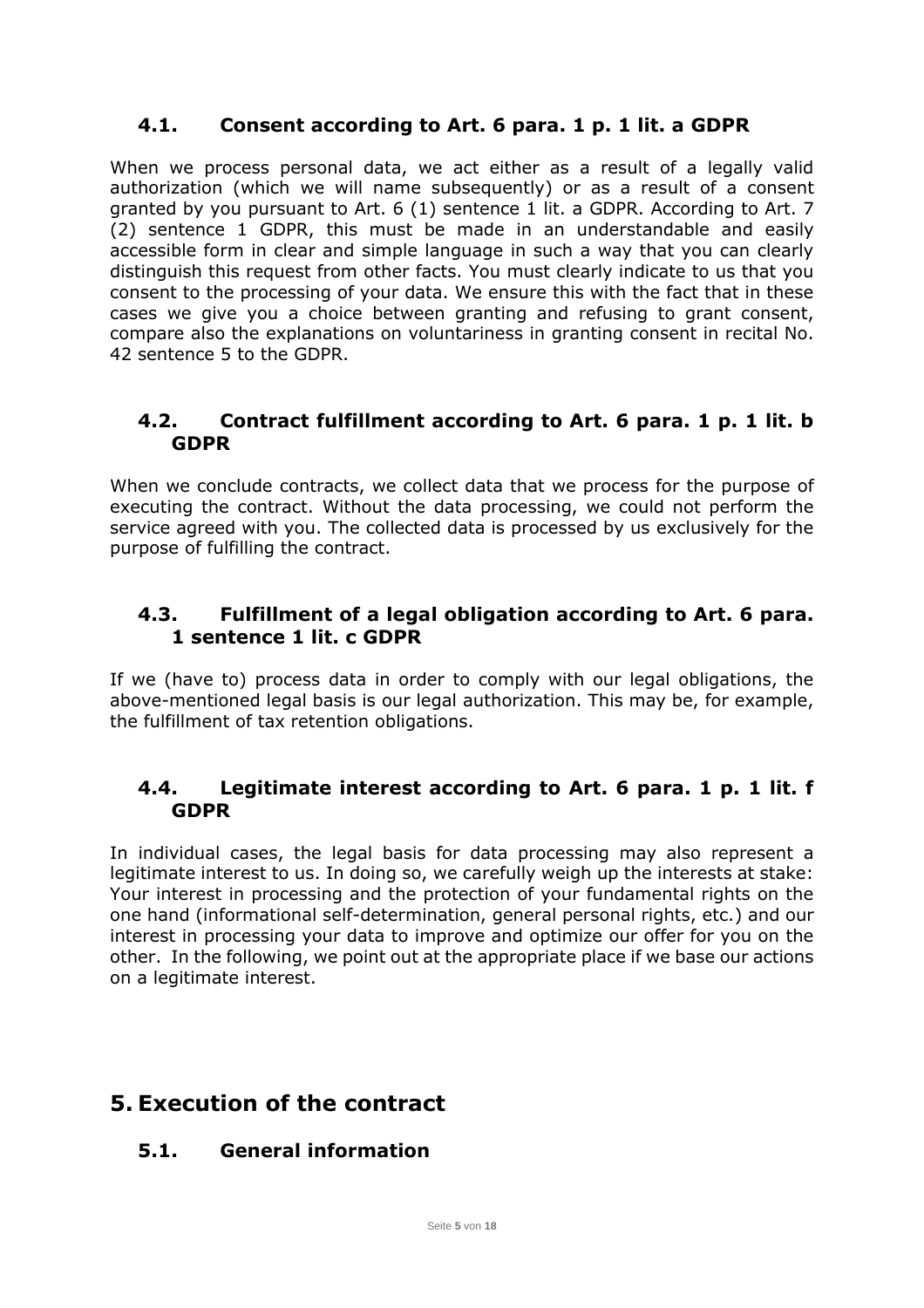We process the information you provide by telephone, e-mail, fax, in person on site or by other means of communication or online, such as contact data, exclusively for the purpose of performing the agreed contractual services. We thus base the processing of your information on Art. 6 (1) sentence 1 lit. b GDPR.

#### <span id="page-5-0"></span>**5.2. Business customers**

If we conclude contracts with other companies, the data of our business partners (contract data) is processed by us for the purpose of contract performance in accordance with Art. 6 (1) sentence 1 lit. b GDPR.

# <span id="page-5-1"></span>**6. Provision and offers on our website**

#### <span id="page-5-2"></span>**6.1. General provision**

#### **Log files**

When you access our website, information is automatically sent to the server of our website by the browser used on your end device. This information is only stored temporarily in a so-called log file. This information can be, for example:

- the IP address of the requesting computer,
- the date and time of the accessed file,
- the website (from which the access is made, called referrer URL)
- as well as the browser used and, if applicable, the operating system of your computer,

Further information can be found below under the item "Handling of personal data - data security". A storage of this data together with other personal data of the user does not take place.

We do not draw any conclusions about the identity of your person when collecting this data. The legal basis for the collection of the aforementioned data results from Art. 6 para. 1 sentence 1 lit. f GDPR.

Our legitimate interest in data processing follows from the reasons stated below: We only collect the data in order to ensure a frictionless and seamless connection setup and a user-friendly, comfortable and thus demand-oriented use of our website. We also use the collected data to draw conclusions about system security and stability and to improve it.

# <span id="page-5-3"></span>**6.2. Cookies**

Our website uses cookies. These are data of a website stored in a file on your local computer. When you visit our pages, your terminal device (smartphone, laptop, computer or similar) automatically creates cookies and stores them. Cookies neither cause damage to your end device nor do they contain malware. You can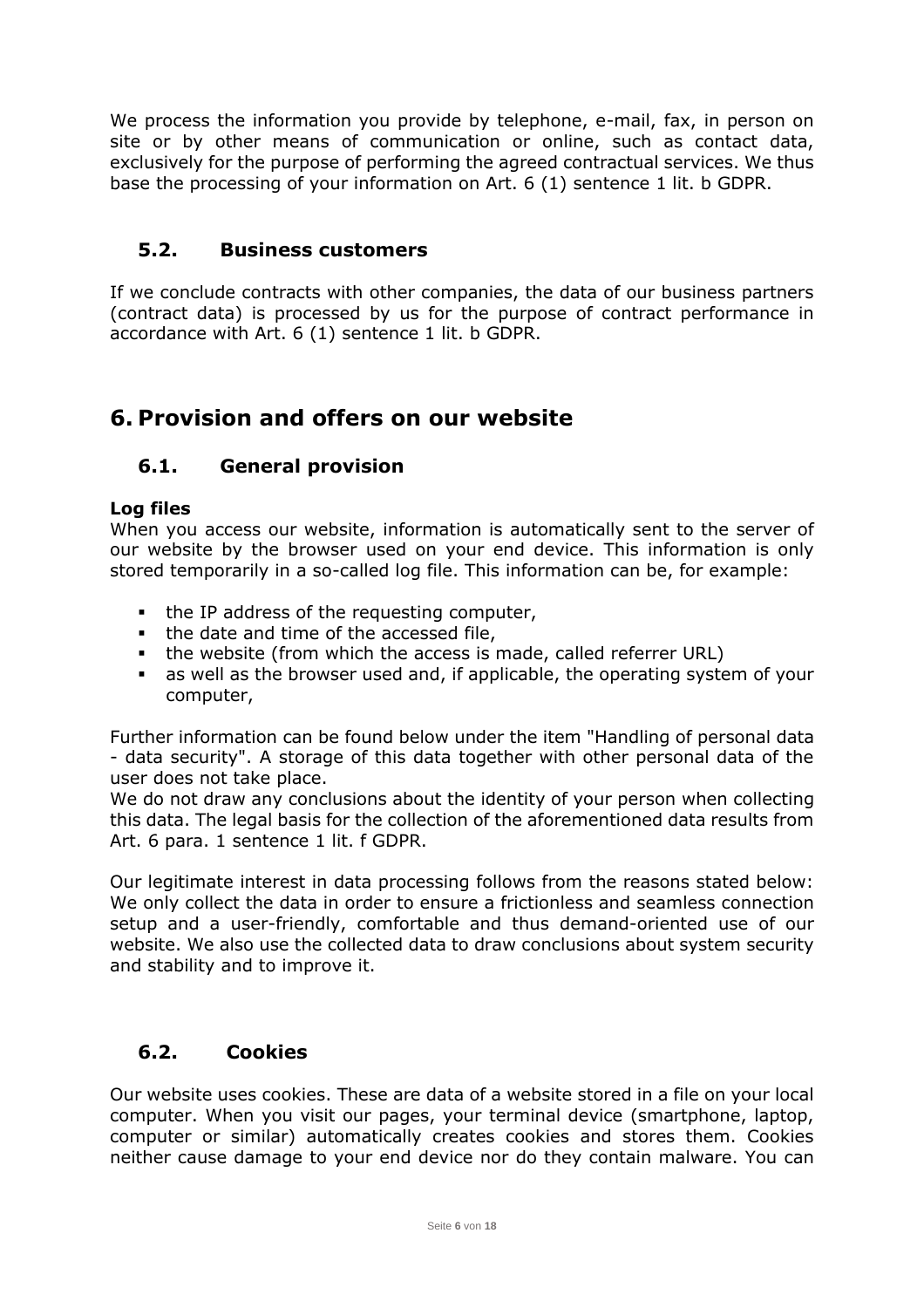configure your browser so that no cookies are stored on your computer. To do this, check the respective browser settings.

If you completely deactivate the use of cookies, this may result in limited use of our website.

On the one hand, we store cookies until the end of the session so that our server recognizes your web browser after you have visited our website as a user, for example (so-called session cookies). In this way, our server recognizes you on your next visit and your user experience is optimized as a result. We also use cookies to statistically record the site. In doing so, we cannot draw any conclusions about the identity of your person. We use these statistics to analyze user behavior (number of visits, etc.) and to improve and optimize our website. As a modern and trustworthy company, your visitor experience on our website is important to us. You can find more concrete information on the collection and evaluation of cookies under the item "Analysis tools".

For the reasons outlined, the processing of data is carried out for the purpose of safeguarding our legitimate interest pursuant to Art. 6 (1) sentence 1 lit. f GDPR.

#### <span id="page-6-0"></span>**6.3. Newsletter**

You have the possibility to register for our newsletter. The registration currently takes place via your declaration of consent to the regular sending of the newsletter. You can give us your declaration of consent by letter or by e-mail. As soon as you agree to receive information about our company and related offers of trips etc. on a regular basis, we will add you to a distribution list. You have the possibility to unsubscribe from the mailing list at any time. We will also be happy to give you this information in every newsletter e-mail. The inclusion in our distribution list and the associated sending of our newsletter is based on your consent and thus on Art. 6 para. 1 sentence 1 lit. a GDPR.

If you are already a customer of ours (i.e. you have already used services from us and participated in trips, for example), you will also receive our newsletter from us, in which we will inform you about the aforementioned points such as trips, offers, etc.. You also have the option to unsubscribe from the newsletter at any time. Simply reply to our mail and inform us of your wish not to receive e-mails in the future.

# <span id="page-6-1"></span>**6.4. Contact form and e-mail**

You have the possibility to send us your personal request directly via our contact form. For effective processing of your data, we need your name, your valid e-mail address and your message addressed to us. Alternatively, you can also send us an e-mail via your e-mail provider to our above address.

We use your data in the two aforementioned cases exclusively to answer your inquiry. If your request is aimed at substantiating an initiating contract or carrying out related measures, we act on the basis of Art. 6 (1) sentence 1 lit. b GDPR. If your inquiry is not aimed at initiating a contract, by sending us your message, you give us your consent to further process your data in accordance with Art. 6 para. 1 sentence 1 lit. a GDPR.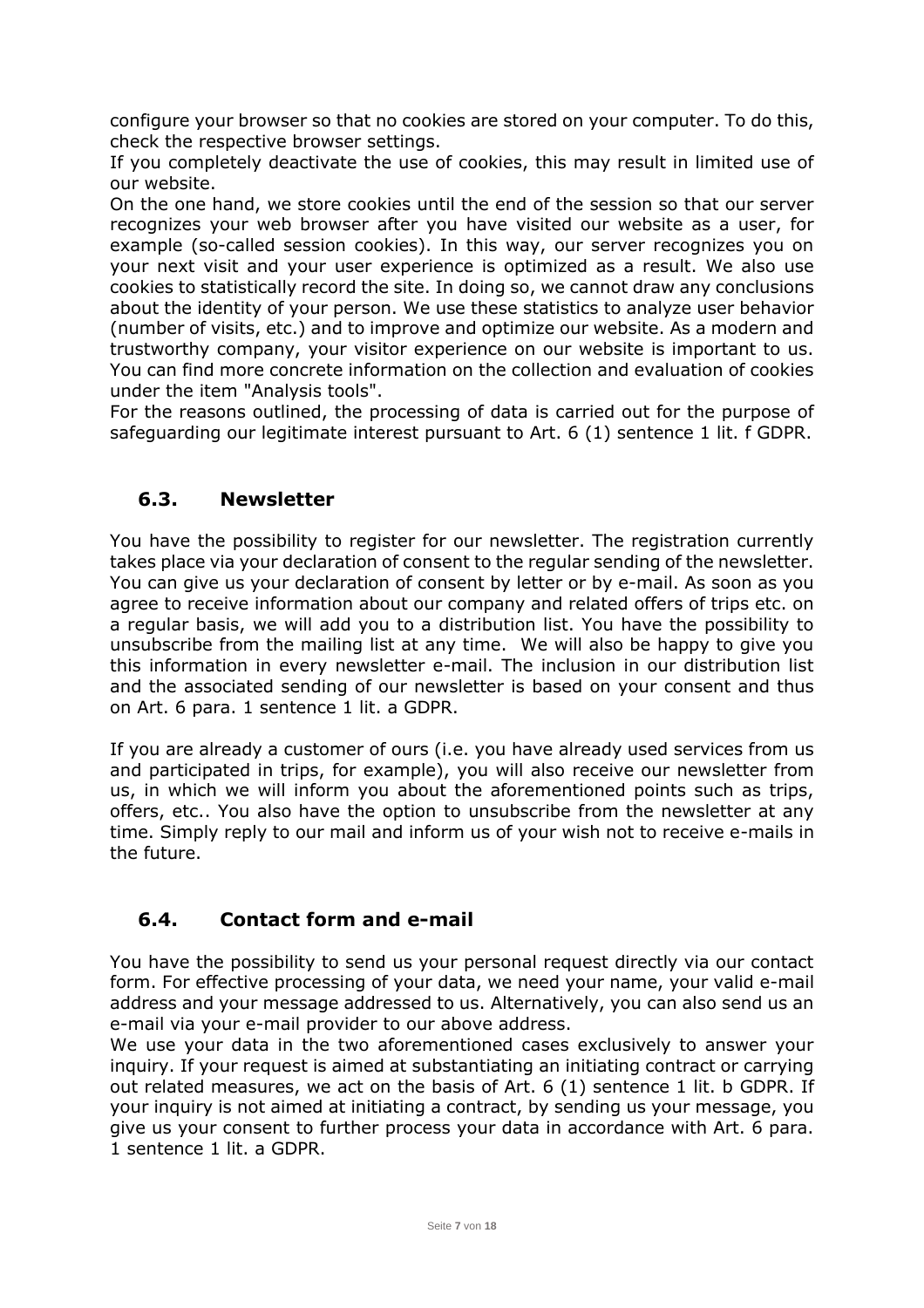# <span id="page-7-0"></span>**7. Disclosure and receipt of personal data**

# <span id="page-7-1"></span>**7.1. General**

In order to offer our services to you as a website visitor in a user-friendly and optimal manner on the one hand and to fulfill our contractual obligations entered into with you on the other hand, we work closely and confidentially with service and cooperation partners who receive your personal data. They collect the data and enable your visitor experience on the one hand and the execution of contracts concluded with us on the other hand. On the other hand, we receive your data from our cooperation partners in individual cases, for example, to process your request to conclude a contract or to fulfill a contractual service to you.

# <span id="page-7-2"></span>**7.2. Website**

Our website is provided by our web hoster, Strato AG (contact: Pascalstraße 10, 10587 Berlin, impressum@strato.de). The data collected when you visit our website is processed by our contractual partner. We have concluded corresponding contracts on order processing.

The transfer of data is necessary in order to offer you an optimal and needsoriented website and to draw your attention to our services as well as to present our company to you. We base the data transfer on our legitimate interest according to Art. 6 para. 1 sentence 1 lit. f GDPR.

# <span id="page-7-3"></span>**7.3. Tax consultants and lawyers**

In order to comply with our tax obligations, we work together with our tax advisor. We base the disclosure of your data (as a customer) on Art. 6 para. 1 sentence 1 lit. c GDPR. In the event of legal prosecution and enforcement of our contractual and non-contractual claims, it is necessary to forward corresponding data to our lawyer. We then base the forwarding on Art. 6 para. 1 sentence 1 lit. b GDPR.

# <span id="page-7-4"></span>**8. Social Media**

# <span id="page-7-5"></span>**8.1. Facebook**

#### 8.1.1. Joint responsibility with Facebook

<span id="page-7-6"></span>Jointly responsible for the operation of this Facebook page within the meaning of the EU General Data Protection Regulation and other data protection regulations are: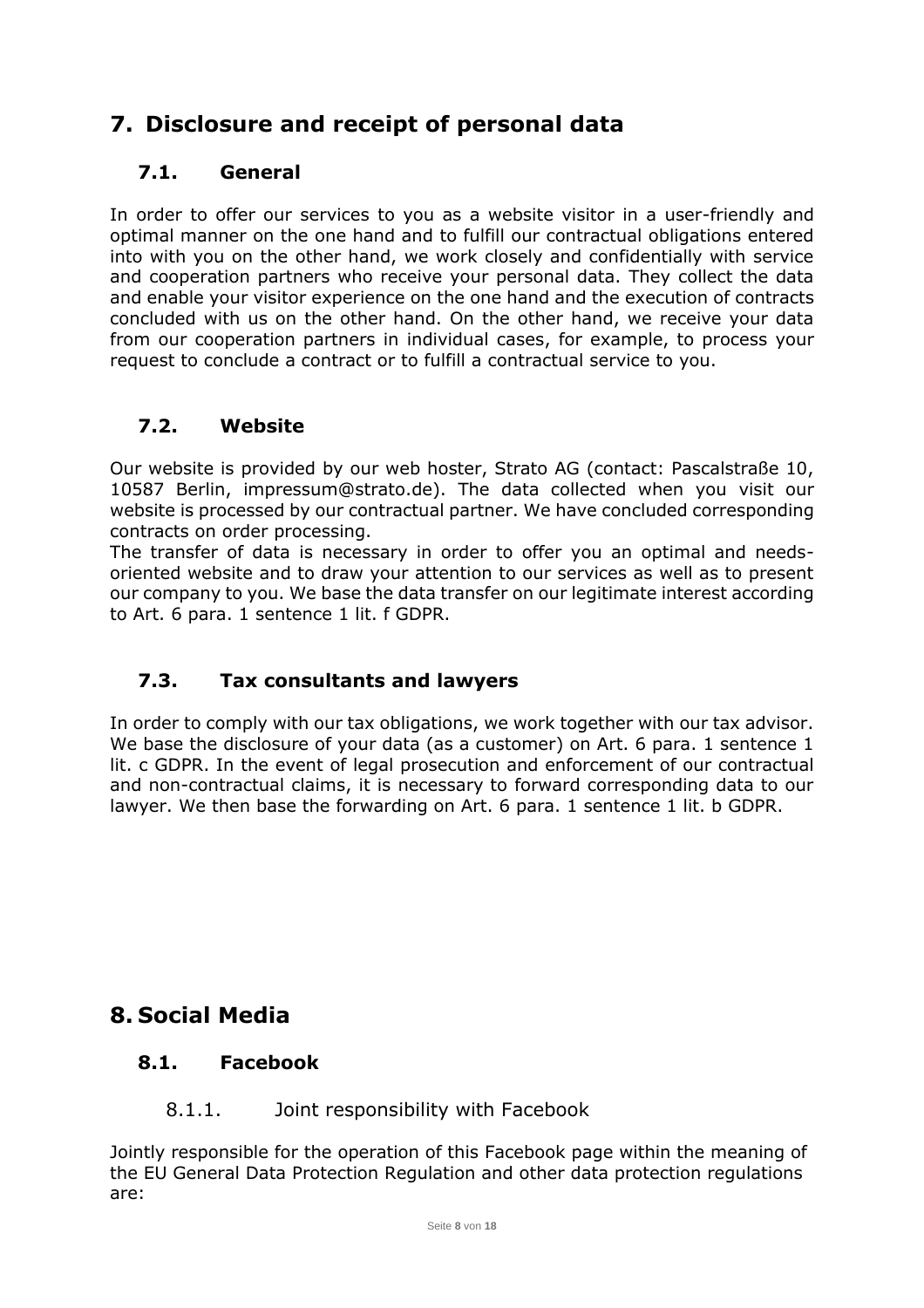Facebook Ireland Ltd. (hereinafter "Facebook") 4 Grand Canal Square Grand Canal Harbour Dublin 2 Irland

and

Modellfabrik Papier gGmbH August-Klotz-Straße 21 52349 Düren

#### 8.1.2. Information about our Facebook page

<span id="page-8-0"></span>We operate our Facebook page to draw attention to our services/products and to get in touch with you as a visitor and user of this Facebook page as well as our website(s).

As the operator of the Facebook page, we have no interest in the collection and further processing of your individual personal data for analysis or marketing purposes.

The operation of this Facebook page including the processing of users' personal data is based on our legitimate interests in providing a timely and supportive information and interaction opportunity for and with our users and visitors pursuant to Art. 6 para. 1 lit. f. GDPR.

#### 8.1.3. Processing of personal data by Facebook.

<span id="page-8-1"></span>The European Court of Justice (ECJ) ruled in its judgment of June 5, 2018 that the operator of a Facebook page is jointly responsible with Facebook for the processing of personal data.

We are aware that Facebook processes users' data for the following purposes:

- advertising (analysis, creation of personalized ads)
- creation of user profiles
- market research.

Based on your user behavior on Facebook, Facebook may create user profiles in order to play interest-based advertising to you based on the data collected. In the process, we as the operator of a Facebook page may be provided with statistical data, which we can use to optimize our posts, services and products. We ourselves cannot draw any conclusions about your person, nor do we receive data with which we can specifically trace your behavior.

Facebook uses cookies, i.e. small text files that are stored on the user's various end devices, to store and further process this information. If the user has a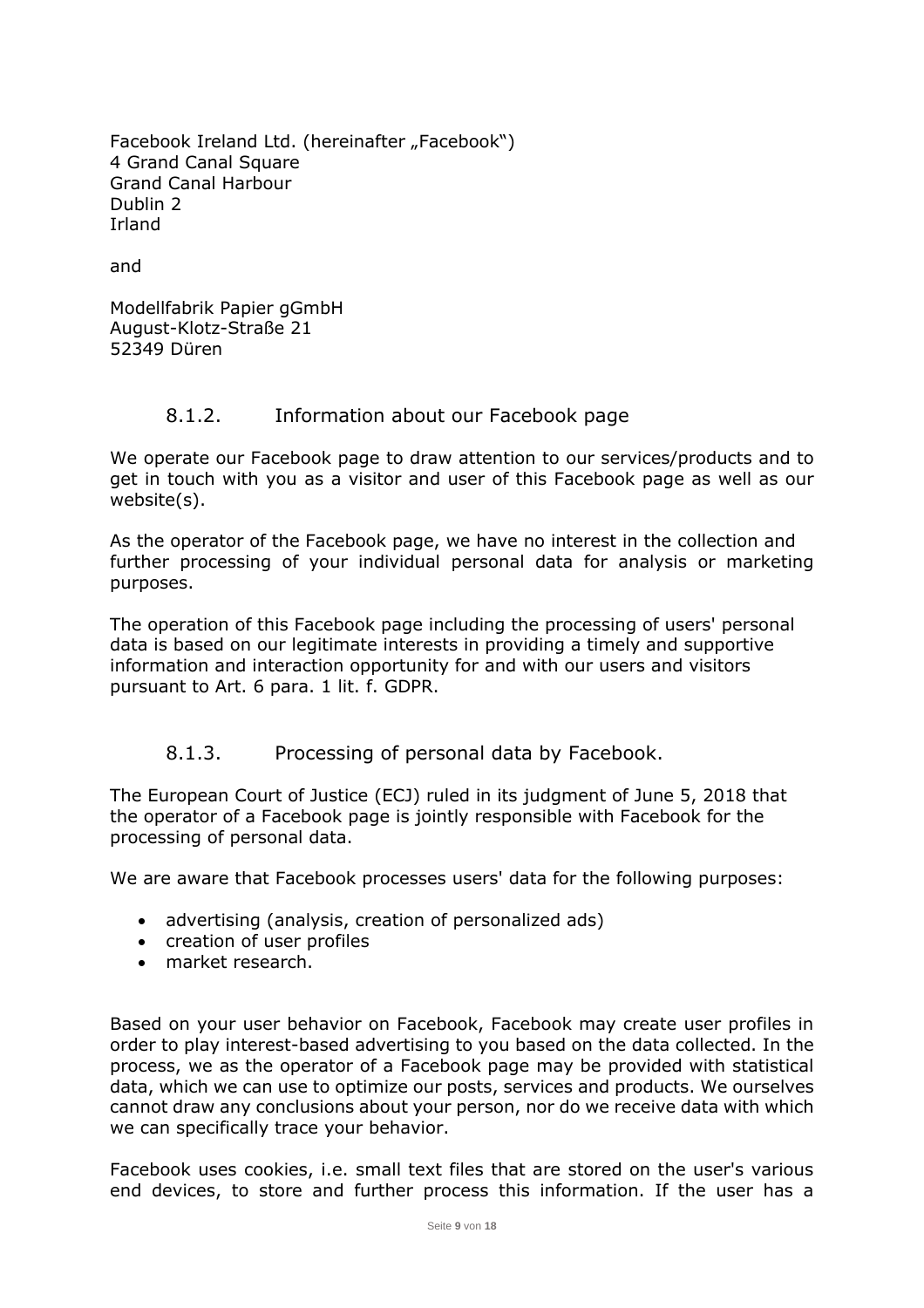Facebook profile and is logged in to it, the storage and analysis also takes place across devices.

Further information and answers to your possible questions about data protection by Facebook can be found below under "Supplementary data protection information about Facebook".

Facebook Inc., the U.S. parent company of Facebook Ireland Ltd., is certified under the EU-U.S. Privacy Shield and thus gives a commitment to adhere to European data protection guidelines. More information on Facebook's Privacy Shield status is available here:

[https://www.privacyshield.gov/participant?id=a2zt0000000GnywAAC&status=Ac](https://www.privacyshield.gov/participant?id=a2zt0000000GnywAAC&status=Active) [tive.](https://www.privacyshield.gov/participant?id=a2zt0000000GnywAAC&status=Active)

The transfer and further processing of users' personal data to third countries, such as the U.S., as well as the associated possible risks for users cannot be ruled out by us as the operator of the site.

#### 8.1.4. Statistical data

<span id="page-9-0"></span>Via the so-called "Insights" of the Facebook page, statistical data of different of different categories can be retrieved for us. These statistics are generated and provided by Facebook. As the operator of the page, we have no influence on the generation and presentation. We cannot turn off this function or prevent the generation and processing of the data. For a selectable period of time as well as for the categories fans, subscribers, reached persons and interacting persons, the following data is provided to us by Facebook in relation to our Facebook page:

- total number of page views,
- "Like" votes,
- page activity,
- post interactions,
- reach,
- video views,
- post reach,
- comments,
- shared content,
- responses,
- proportion of men and women,
- origin related to country and city,
- language, views and clicks in the store,
- clicks on route planners,
- clicks on telephone numbers.

Data on the Facebook groups linked to our Facebook page is also provided in this way. Due to the constant development of Facebook, the availability and processing of the data changes, so that we refer to the already above-mentioned privacy policy of Facebook for further details on this.

We use this data, which is available in aggregated form, to make our posts and activities on our Facebook page more attractive to users. For example, we use the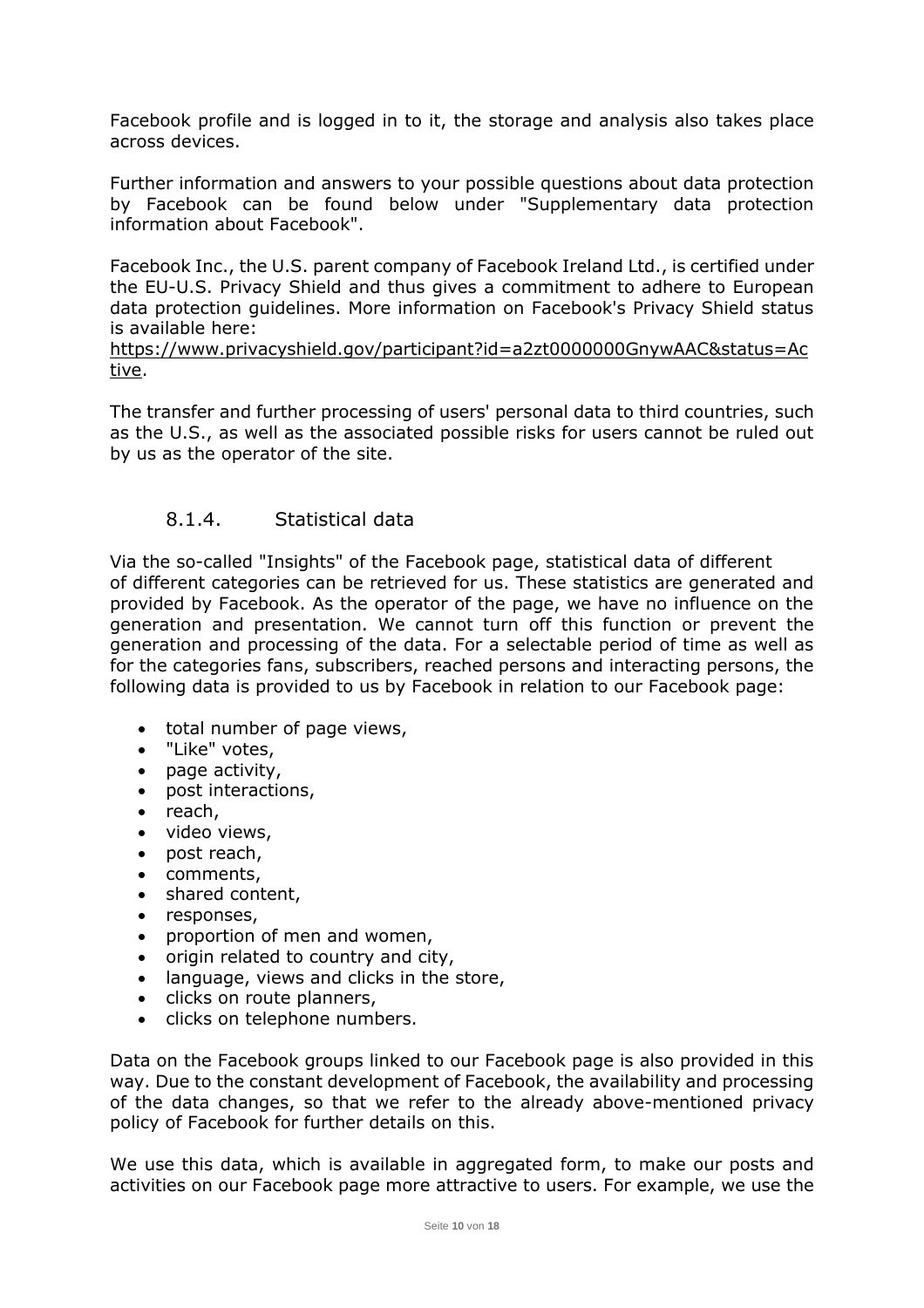distributions by age and gender for an adapted address and the preferred visiting times of the users for a time-optimized planning of our posts. Information about the type of end devices used by visitors helps us to adapt the visual design of the posts accordingly. In accordance with the Facebook Terms of Use, which each user has agreed to as part of creating a Facebook profile, we can identify subscribers and fans of the site and view their profiles and other shared information from them.

#### 8.1.5. Rights of users

<span id="page-10-0"></span>Since only Facebook has full access to User Data, we recommend that you contact Facebook directly with any requests for information or other questions regarding your rights as a User (e.g., right to deletion).

If you no longer wish to have the data processing described here in the future, please cancel the connection of your user profile to our page on Facebook by using the functions "I no longer like this page" and/or "Do not subscribe to this page".

#### 8.1.6. Processing during your visit to this page

<span id="page-10-1"></span>If you call up individual pages of ours and are logged into Facebook as a user at the same time, Facebook will recognize you as a user and thus also each individual page you call up. Facebook collects this information and assigns it to the respective user account on Facebook. If, for example, you click on a button integrated on our site, such as a so-called "Facebook Like button" (Like Me button), this information is assigned to your user account with Facebook and stored by Facebook. Your friends at Facebook can see the result of their interaction.

Facebook may also use this information for the purposes of advertising, market research and demand-oriented design of the Facebook pages. You can prevent this type of storage on the part of by visiting our website and not being logged into Facebook with your user data at the same time.

Even if you do not have a user account with Facebook or are already logged out, Facebook receives information about the fact that you visit our website, for example. This information is transmitted directly to Facebook and sent directly to a Facebook server and stored there.

#### 8.1.7. Plugins

<span id="page-10-2"></span>We use so-called plugins from Facebook on our website. Facebook is a social network, a digital meeting place where users can communicate with each other in a virtual space. Users of the social network can, for example, exchange opinions, pictures and videos with each other.

The operating company of Facebook is Facebook, Inc, 1 Hacker Way, Menlo Park, CA 94025, USA. If data subjects do not live in the USA or Canada, the contact details of the Facebook responsible party are: Facebook Ireland Ltd, 4 Grand Canal Square, Grand Canal Harbour, Dublin 2 Ireland (source: https://www.facebook.com/policy.php, as of last retrieval: May 24, 2018).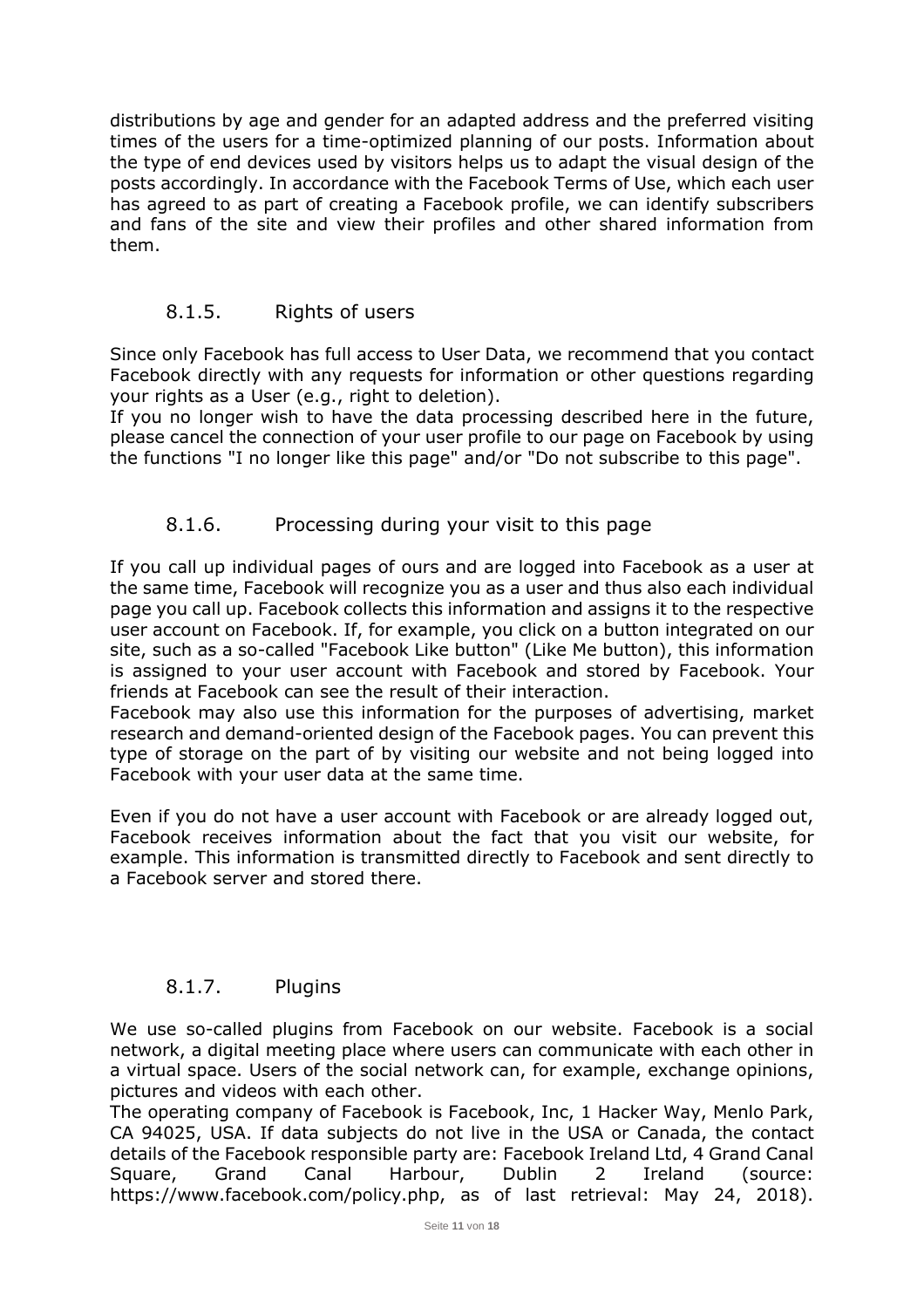Facebook is certified under the Privacy Shield agreement and thus guarantees compliance with European data protection law. [\(https://www.privacyshield.gov/participant?id=a2zt0000000GnywAAC&status=A](https://www.privacyshield.gov/participant?id=a2zt0000000GnywAAC&status=Active) [ctive\)](https://www.privacyshield.gov/participant?id=a2zt0000000GnywAAC&status=Active)

#### <span id="page-11-0"></span>8.1.8. Facebook Pixel, Custom Audiences and Facebook-Conversion

We use the so-called Facebook pixel from Facebook for analysis, optimization and needs-based adaptation. Through the use of this pixel, it is possible for us to place ads on Facebook according to need and thus interest. In this way, we can permanently ensure that our ads are only displayed to people who are also interested in our services or meet certain characteristics that we determine before placing our ads (Custom Audiences). This information, which is collected by visiting our page(s), is forwarded to Facebook.

For example, by getting you to our website via clicking one of our ads (conversion), we can find out how effectively our ads are working as part of our statistical and research work. In this way, we create optimal analysis and interpretation bases so that, on the one hand, you are not bothered with ads that contradict your interest and, on the other hand, so that we can offer you the best possible user experience. After all, our primary goal is the user-friendly and needs-based presentation of our offer.

The processing of the above data is carried out by Facebook via their aforementioned data processing policy. You can find more information about the Facebook pixel here:

<https://de-de.facebook.com/business/help/651294705016616>

In any case, we cannot draw any conclusions about the identity of your person. Overall, we base our measures on a legitimate interest according to Art. 6 para. 1 sentence 1 lit. f GDPR.

# 8.1.9. Supplementary data protection information on Facebook

<span id="page-11-1"></span>Below we provide you with external links to further helpful references and information regarding data processing by Facebook:

Facebook (Facebook Ireland Ltd., 4 Grand Canal Square, Grand Canal Harbour, Dublin 2, Irland)

- Shared responsibility agreement with Facebook: [https://www.facebook.com/legal/terms/page\\_controller\\_addendum](https://www.facebook.com/legal/terms/page_controller_addendum)
- Privacy policy: <https://www.facebook.com/about/privacy/>
- Opt-out option: <https://www.facebook.com/settings?tab=ads> und [http://www.youronlinechoices.com](http://www.youronlinechoices.com/),
- Privacy Shield: [https://www.privacyshield.gov/participant?id=a2zt0000000GnywAAC&stat](https://www.privacyshield.gov/participant?id=a2zt0000000GnywAAC&status=Active) [us=Active.](https://www.privacyshield.gov/participant?id=a2zt0000000GnywAAC&status=Active)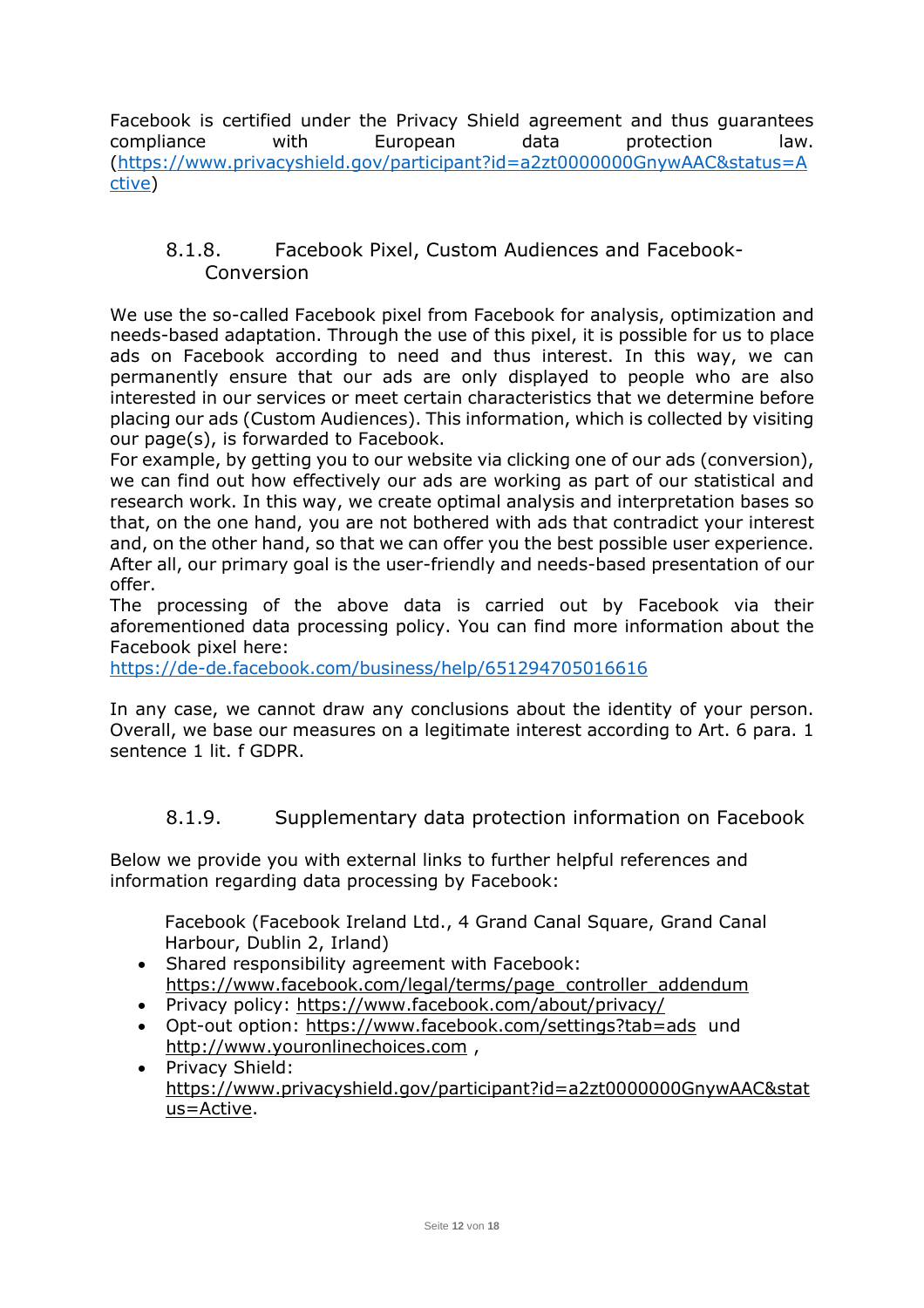# <span id="page-12-0"></span>**8.2. LinkedIn**

We are also represented on the LinkedIn site.

We maintain an online presence on LinkedIn to present our company and our services and to communicate with customers/prospects. LinkedIn is a service of LinkedIn Ireland Unlimited Company, Wilton Plaza, Wilton Place, Dublin 2, Ireland, a subsidiary of LinkedIn Corporation, 1000 W. Maude Avenue, Sunnyvale, CA 94085, USA.

In this respect, we would like to point out that there is a possibility that user data may be processed outside the European Union, in particular in the USA. This may pose increased risks to users in that, for example, it may be more difficult to access user data at a later date. We also do not have access to this user data. The access possibility lies exclusively with LinkedIn.

The LinkedIn Corporation is certified under the Privacy Shield and has thus undertaken to comply with European data protection standards: [https://www.privacyshield.gov/participant?id=a2zt0000000L0UZAA0&status=Act](https://www.privacyshield.gov/participant?id=a2zt0000000L0UZAA0&status=Active) [ive](https://www.privacyshield.gov/participant?id=a2zt0000000L0UZAA0&status=Active)

You can find LinkedIn's data protection notice at: <https://www.linkedin.com/legal/privacy-policy>

# <span id="page-12-1"></span>**8.3. Instagram**

We also use the Instagram platform to draw attention to our company. You can reach our account, for example, by clicking the corresponding button on our page.

On this social media platform, we are jointly responsible with Facebook Ireland Ltd, 4 Grand Canal Square, Grand Canal Harbour, Dublin 2 Ireland.

The data protection officer of Instagram can be reached via a contact form: <https://www.facebook.com/help/contact/540977946302970>

We have regulated the joint responsibility in an agreement regarding the respective obligations within the meaning of the GDPR. This agreement, from which the mutual obligations arise, can be accessed at the following link: [https://www.facebook.com/legal/terms/page\\_controller\\_addendum](https://www.facebook.com/legal/terms/page_controller_addendum)

If you leave our site by clicking the button and enter our Instagram user page, personal data may be transmitted to the provider (e.g. your IP address, possibly also other data). If you yourself have a user account with Instagram, corresponding data will be transmitted for recognition purposes. For the scope of data processing by Instagram, please refer to the privacy policy below: <https://help.instagram.com/155833707900388>

The legal basis for the processing is our legitimate interest (sales, marketing and advertising of our products) according to Art. 6 para. 1 sentence 1 lit. f GDPR.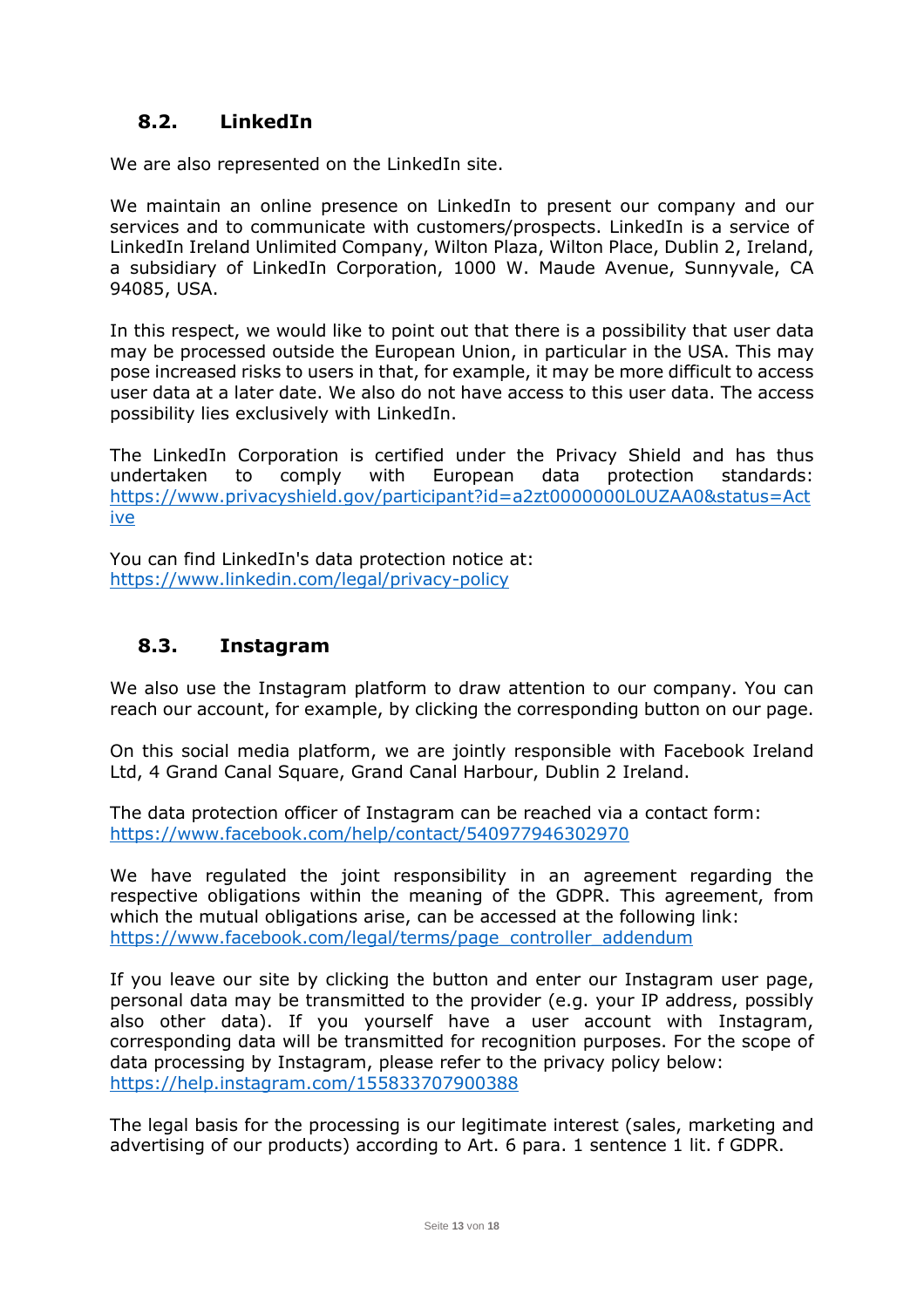# <span id="page-13-0"></span>**8.4. XING**

We would like to inform you here about the processing of personal data via the XING Share button function.

The "XING Share Button" is used on this website. When you access this website, a connection is briefly established via your browser to XING servers (contact: New Work SE, Dammtorstraße 30, 20354 Hamburg Germany), with which the "XING Share Button" functions (in particular the calculation/display of the counter value) are provided. XING does not store any personal data about you when you call up this website. In particular, XING does not store any IP addresses. There is also no evaluation of your usage behavior via the use of cookies in connection with the "XING Share Button".

The current data protection information on the "XING Share button" and supplementary information can be found on this website:

[https://www.xing.com/app/share?op=data\\_protection](https://www.xing.com/app/share?op=data_protection)

# <span id="page-13-1"></span>**9. Google Services**

# <span id="page-13-2"></span>**9.1. Google Maps**

To make it easier for you to find us, we use the online map service of Google on our website. Google Maps is a map service provided by Google Inc. (Google Ireland Limited, Gordon House, Barrow Street, Dublin 4, Ireland). We use this service to create interactive maps and directions for you. If you use this service on our site, in addition to your IP address, the data that you enter in the course of the route planning function (e.g. start address) may also be transmitted to the aforementioned provider.

When you call up the page of our website that contains the aforementioned service, a direct connection is established with Google's servers. We ourselves have no influence on the scope of the data collected and thus processed. However, according to the current status, these can be at least: Date and time of your visit, Internet address or URL of the page accessed and the IP address, as well as the data entered by you, such as your address. If you do not wish to use the service from the named provider, you can deactivate JavaScript in your browser settings and thus prevent the use of the service.

The corresponding privacy policy of the provider informs you about the type and scope of data processing by Google Maps: <https://policies.google.com/privacy?hl=de>

# <span id="page-13-3"></span>**9.2. Google Fonts**

We integrate the fonts ("Google Fonts") of the provider Google LLC (Google Ireland Limited, Gordon House, Barrow Street, Dublin 4, Ireland). You can find the privacy policy here: <https://www.google.com/policies/privacy/>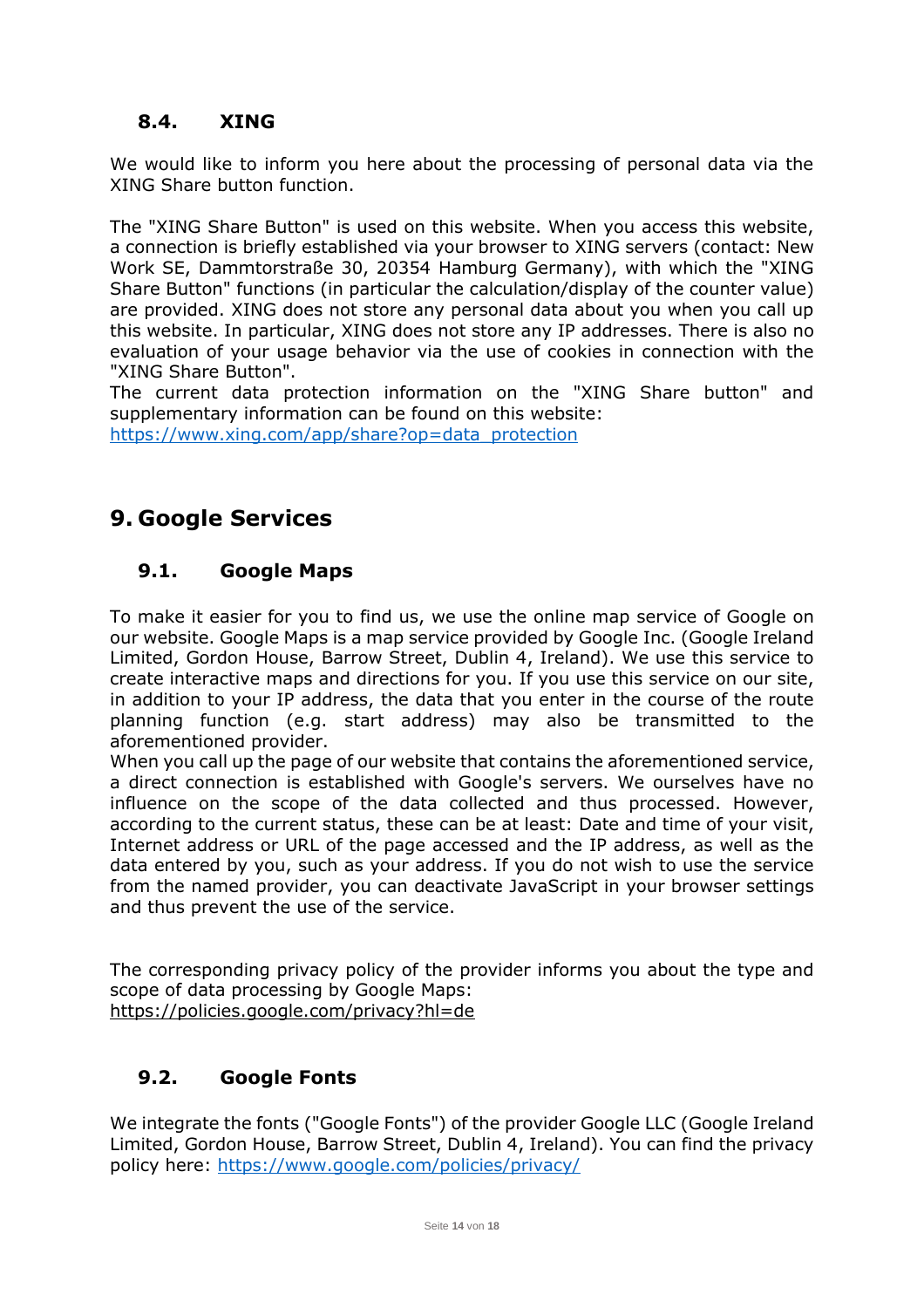An opt-out option is available here: [https://adssettings.google.com/authenticated.](https://adssettings.google.com/authenticated)

# <span id="page-14-0"></span>**8.5. Google Analytics**

In order to achieve the aforementioned goals, we use Google Analytics. This is a web analytics service provided by Google Inc. (Google Ireland Limited, Gordon House, Barrow Street, Dublin).

As part of the data collection, pseudonymized user profiles are created and cookies are used. The following data is transmitted and stored by Google Inc. to a Google server in the USA:

- browser type/version,
- operating system used,
- referrer URL (the previously visited page),
- host name of the accessing computer (IP address),
- time of the server request.

However, you have the option to disable the storage of cookies by selecting the appropriate settings on your browser. However, it may then not be possible to use certain functions of this website to their full extent.

If you want to prevent the collection as well as the processing of personal data by Google Inc. (through the generation of cookies), by downloading and installing a browser add-on. You can find the associated link here: (https://tools.google.com/dlpage/gaoptout?hl=de).

Alternatively, you can click on the following link:

<https://tools.google.com/dlpage/gaoptout> (suitable for Microsoft Edge, Google Chrome, Mozilla Firefox, Apple Safari und Opera)

A so-called opt-out cookie will then be set. This will prevent your data from being collected when you visit this website in the future. However, this opt-out cookie is only valid in the browser you are using and only affects our website. If you delete the cookies in this browser, you must set this opt-out cookie again.

For more information on data protection in connection with Google Analytics, please refer to the Google Analytics Help at the address below: [\(https://support.google.com/analytics/answer/6004245?hl=de\)](https://support.google.com/analytics/answer/6004245?hl=de).

# <span id="page-14-1"></span>**10. Data security**

#### <span id="page-14-2"></span>**10.1. Website**

One of our company characteristics is the confidential handling of your personal data. We attach great importance to transparency and integrity. Therefore, we only enter into contracts with other companies (website providers, etc.) that can meet our security requirements.

Our website is provided by our web hoster. In addition to SSL encryption, the provider assures us of all measures within the meaning of Art. 28 GDPR. In order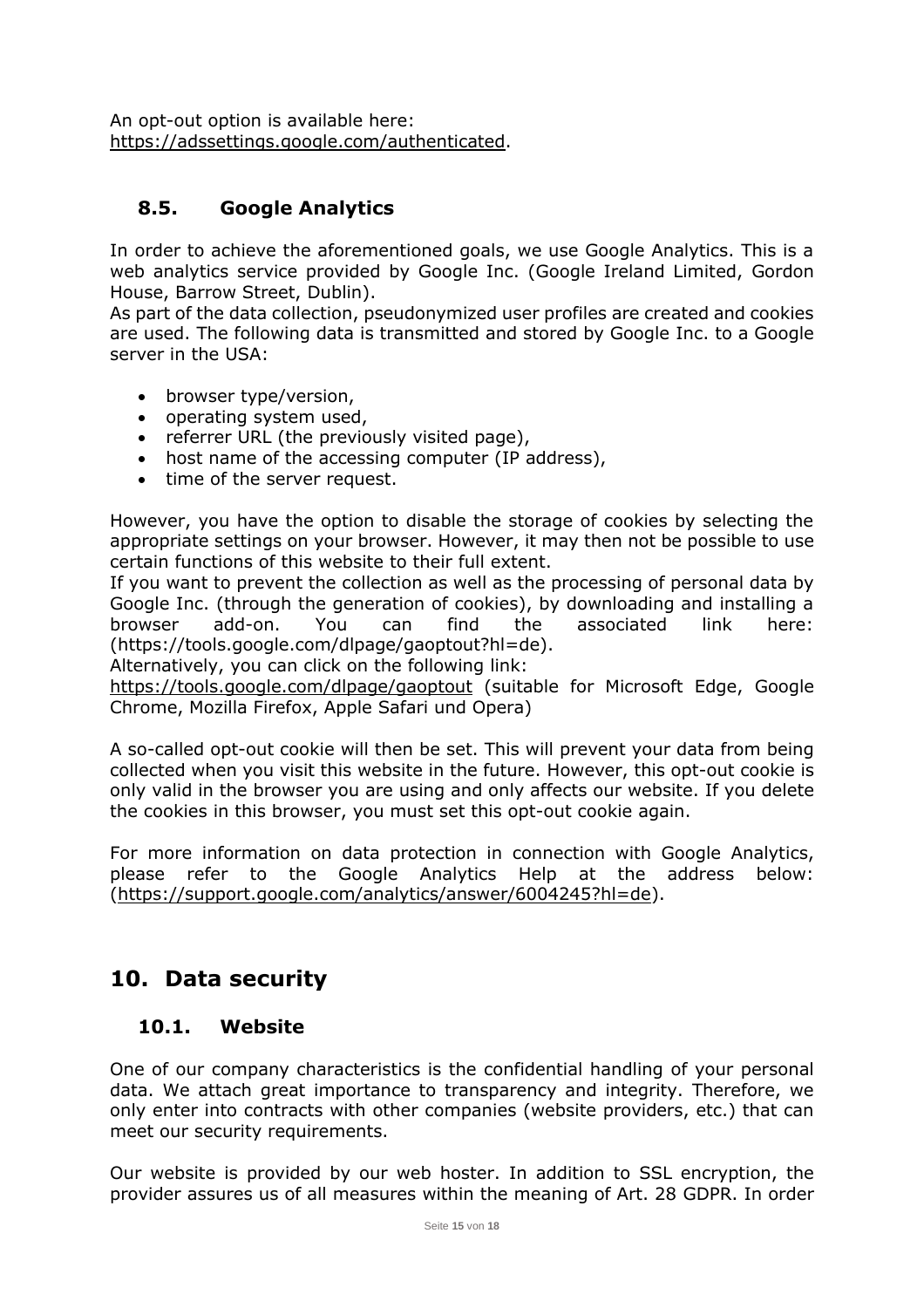to provide you with the best possible security for your data, we have concluded a corresponding order processing agreement.

### <span id="page-15-0"></span>**10.2. Other measures**

Taking into account the measures prescribed in Art. 32 GDPR, we ensure a level of protection appropriate to the risk. Our company has been analyzed with regard to data protection aspects and has been evaluated, in particular, in the areas of pseudonymization and encryption of personal data; the ability to ensure the confidentiality, integrity, availability and resilience of systems and services related to processing on a permanent basis; the ability to quickly restore the availability of and access to personal data in the event of a physical or technical incident; procedures for periodic review, assessment and evaluation of the effectiveness of technical and organizational measures to ensure the security of processing.

We thus take into account the protection of personal data through technology design and data protection-friendly default settings in accordance with Art. 25 GDPR.

# <span id="page-15-1"></span>**11. Rights of the data subject**

# <span id="page-15-2"></span>**11.1. Right of revocation according to Art. 7 Para. 3 GDPR**

If you have given us consent to process personal data, you have the right to revoke your consent at any time. Your revocation then has the consequence that we may no longer continue the data processing. Your revocation thus relates to future processing of your data, but does not affect the lawfulness of the processing carried out up to the time of revocation.

# <span id="page-15-3"></span>**11.2. Right to information pursuant to Art. 15 (1) GDPR.**

You have the right to first receive confirmation from us as the controller as to whether personal data of yours is being processed by us. If we answer your request in the affirmative, you have the right to receive information about the following:

- the purposes of processing;
- the categories of personal data that are processed (such as address, etc.);
- the recipients to whom we disclose personal data;
- if possible, the planned duration for which the personal data will be stored or, if this is not possible, the criteria for determining this duration;
- **.** if we do not collect data directly from you, any available information about the origin of that data;
- and whether automated decision-making (e.g. profiling) is in place.

Also, in our response, we will inform you of your right to rectification, erasure, restriction of processing of your personal data. Our information will be provided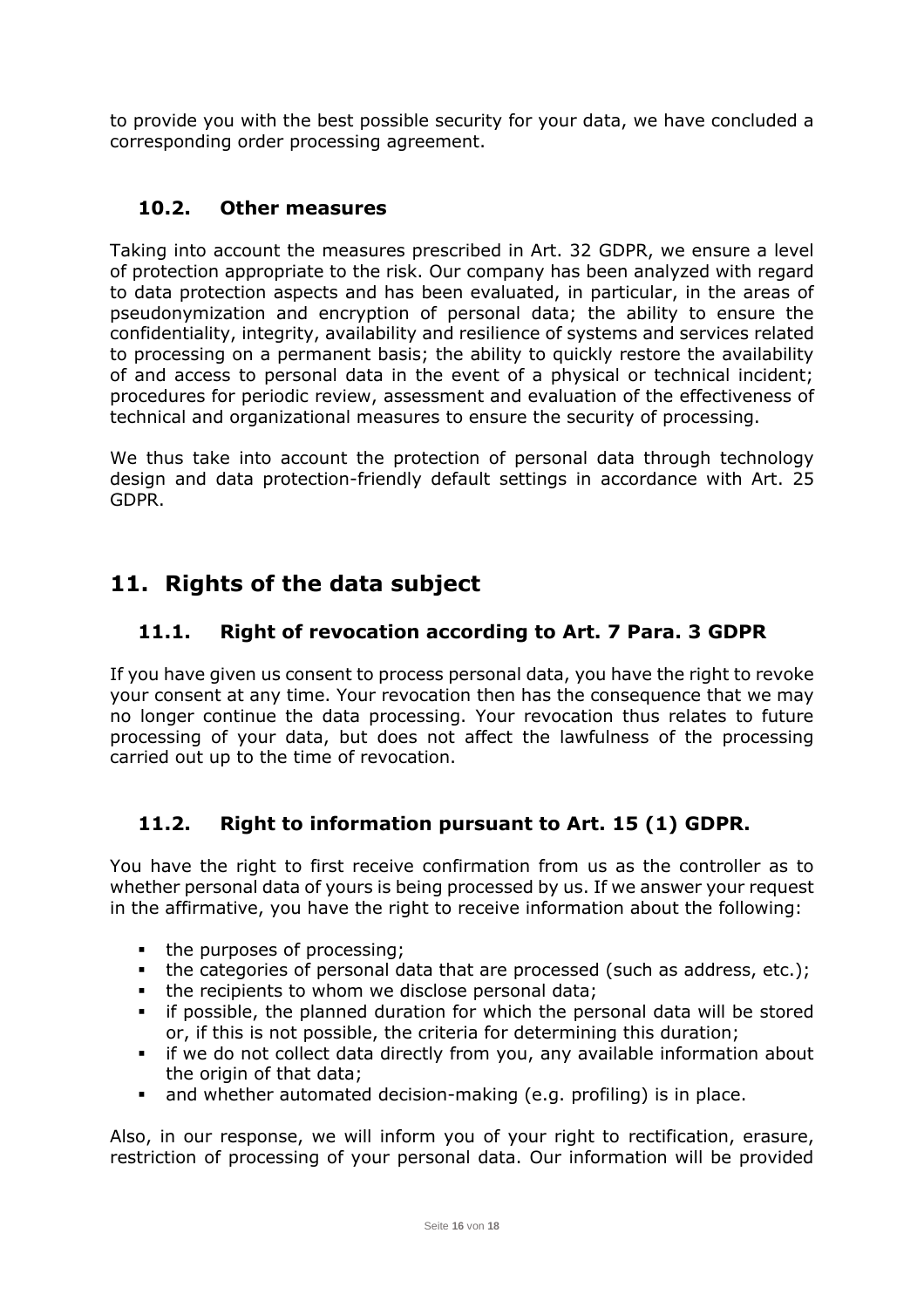within one month; otherwise, we will notify you separately of both the extension of the information period and the reasons for this.

# <span id="page-16-0"></span>**11.3. Correction of incorrect data, Art. 16**

You have the right to request that we correct inaccurate data. If there is incomplete data about you, you also have the right to request that we complete it. We will comply with your request without delay, i.e. without culpable hesitation.

# <span id="page-16-1"></span>**11.4. Deletion of data, Art. 17 GDPR**

You also have the right to demand that we delete your data. However, one of the following conflicting reasons must not apply: The processing is necessary for us:

- to exercise the right to freedom of expression and information;
- for the fulfillment of a legal obligation;
- **•** for reasons of public interest;
- for archiving purposes in the public interest, scientific or historical research purposes
- or for the assertion, exercise or defense of legal claims.

# <span id="page-16-2"></span>**11.5. Restriction of processing, Art. 18 GDPR**

You have the right to demand that we restrict the processing of your personal data if

- the data is inaccurate in your opinion,
- the processing is unlawful,
- we no longer need the data, but you as the data subject need it to assert, exercise or defend legal claims
- you have objected to the processing in accordance with Art. 21 GDPR.

#### <span id="page-16-3"></span>**11.6. Receipt in a structured, common and machine-readable format and right to data portability, Art. 20 GDPR**

You have the right to receive your personal data that you have provided to us in a structured, common and machine-readable format.

Also, you have the right to request us to transfer your data to another controller if the processing is based on consent pursuant to Art. 6 (1) sentence 1 lit a GDPR or on a concluded contract pursuant to Art. 6 (1) sentence 1 lit b GDPR.

# <span id="page-16-4"></span>**11.7. Right of objection Art. 21 GDPR**